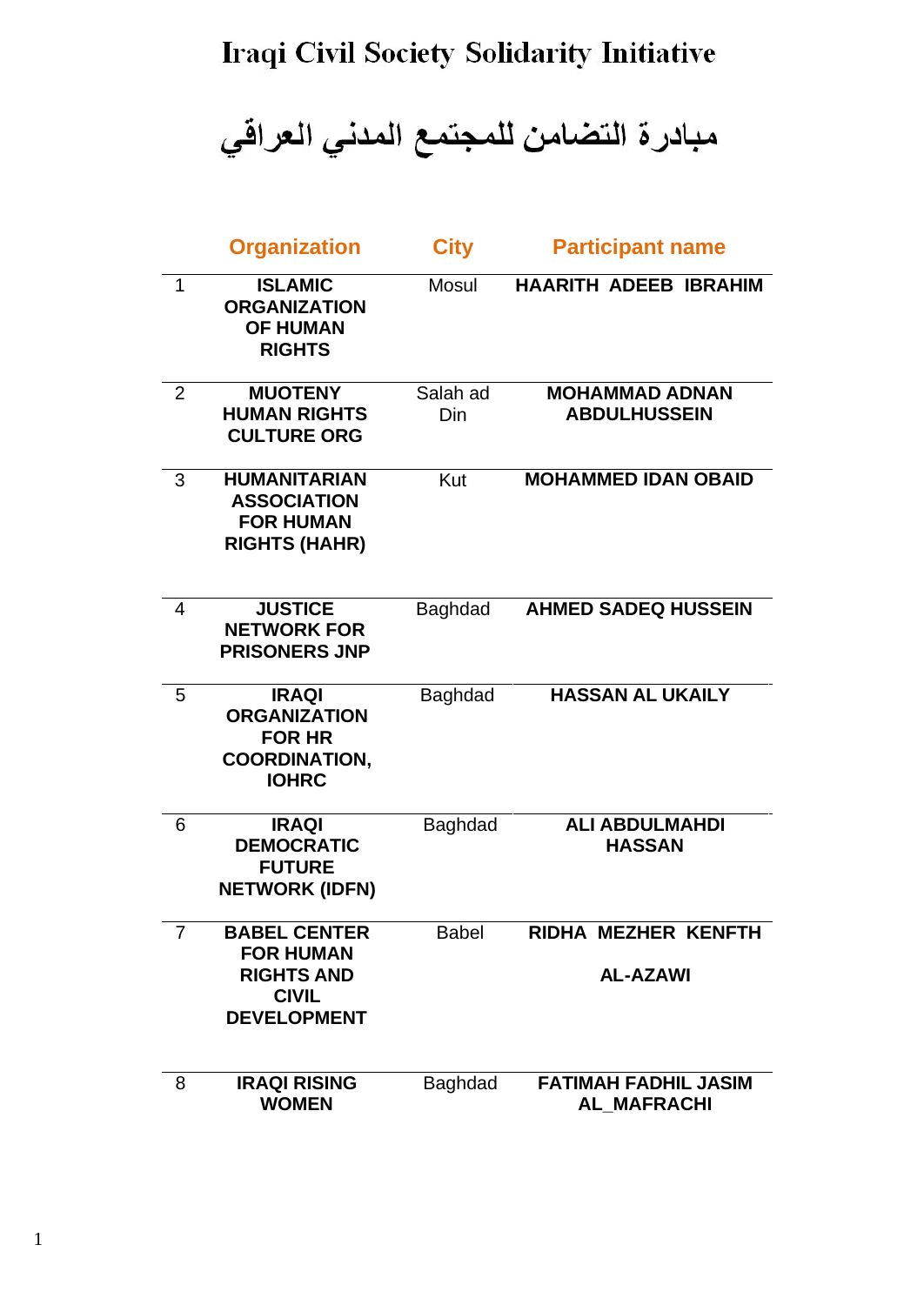مبادرة التضامن للمجتمع المدني العراقي

| 9  | <b>IRAQI WOMEN'S</b><br><b>LEAGUE (IWL)</b>                                       | <b>Baghdad</b> | <b>HIBA ABDULRIDHA</b><br><b>MOHAMMED</b>      |
|----|-----------------------------------------------------------------------------------|----------------|------------------------------------------------|
| 10 | <b>WOMEN FOR</b><br><b>PEACE</b>                                                  | <b>Baghdad</b> | SHATHIA N. H. AI-<br><b>MAIDNA</b>             |
| 11 | <b>WOMEN</b><br><b>CULTURAL AND</b><br><b>SOCIAL CENTRE</b>                       | Erbil          | <b>ZAHIDAH HAMEED</b><br><b>HASSAN ZARDAWI</b> |
| 12 | <b>ADALA (Justice)</b><br><b>WOMEN</b><br><b>ORGANISATION</b>                     | Diwaniya       | <b>SALAMA A. RIDHA AL-</b><br><b>SAGBAN</b>    |
| 13 | <b>CENTER FOR THE</b><br><b>PROTECTION AND</b>                                    | Najaf          | <b>IBTIHAL SHAKROK</b>                         |
|    | <b>DEVELOPPEMENT</b><br><b>OF THE IRAQI</b><br><b>WOMEN</b>                       |                | YASEEN ALKALAABAY                              |
| 14 | <b>JOURNALISTIC</b><br><b>FREEDOMS</b><br><b>OBSERVATORY</b>                      | <b>Baghdad</b> | <b>HADEE GALO MEREE</b>                        |
| 15 | <b>VOICES OF IRAQ</b><br>(VOI) independent<br>news agency                         | <b>Irbil</b>   | <b>TARZA FAYQ AHMED</b>                        |
| 16 | <b>IRAQI CENTER</b><br><b>FOR FREEDOM</b><br><b>OF</b><br><b>EXPRESSION(icfe)</b> | <b>Baghdad</b> | <b>NABEEL JASIM</b><br><b>MOHAMMED ARCHABI</b> |
| 17 | <b>JOURNALIST</b><br><b>FROM FALLUJAH</b>                                         | Falluja        | <b>SALAM KHALID SHIHAB</b>                     |
|    |                                                                                   |                | <b>AL-HAMADANI</b>                             |
| 18 | <b>STRATEGIC</b><br><b>STUDIES CENTRE</b>                                         | Anbar          | <b>AUF A. MOHAMMED AL-</b>                     |
|    |                                                                                   |                | <b>SHEK-THAHER</b>                             |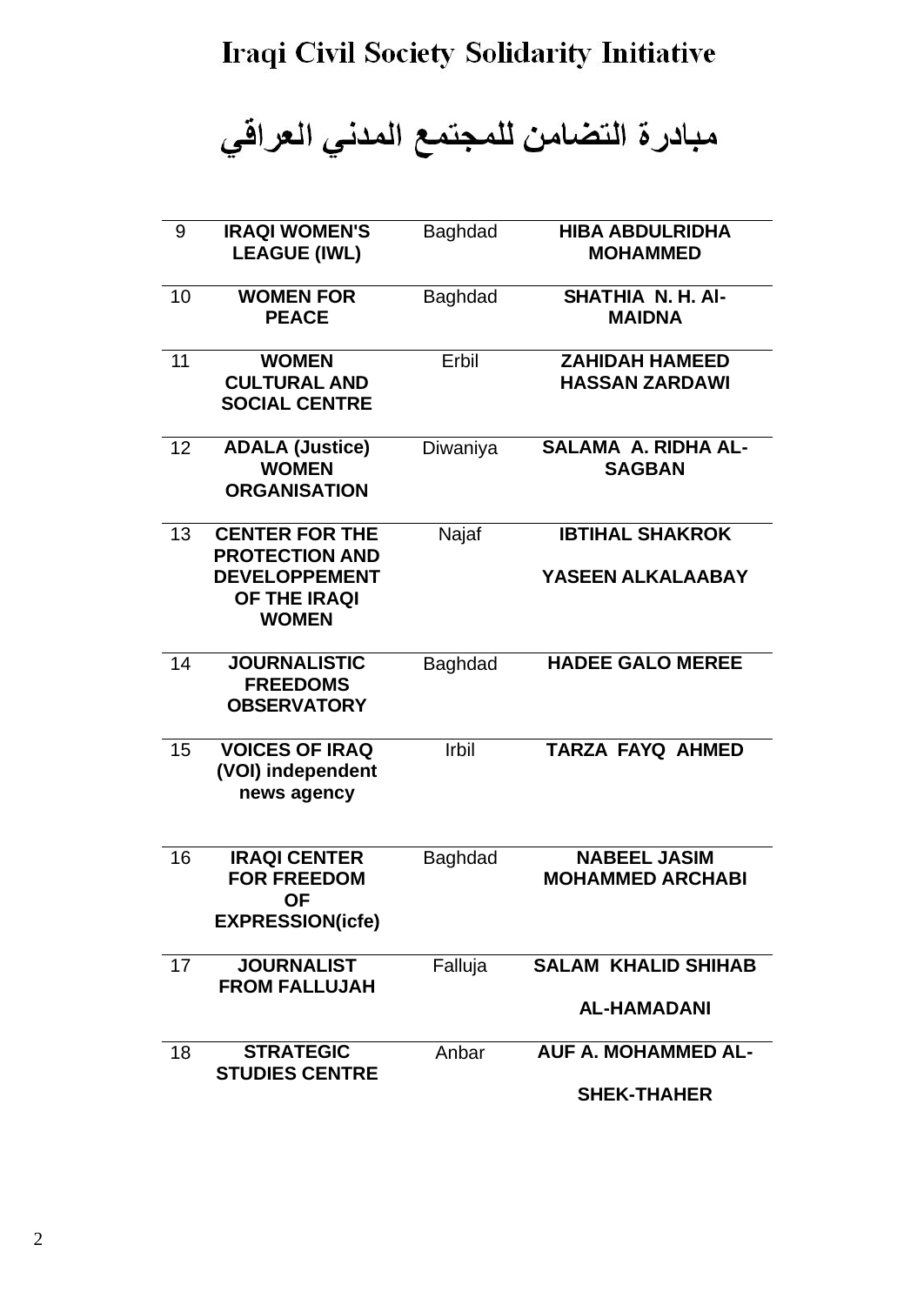## **Iraqi Civil Society Solidarity Initiative**

مبادرة التضامن للمجتمع المدني العراقي

| 19 | <b>SOUTH YOUTH</b><br><b>ORGANIZATION</b>                                     | Thi Qar         | <b>KADHIM-K-HAMID</b>                                   |
|----|-------------------------------------------------------------------------------|-----------------|---------------------------------------------------------|
| 20 | <b>STUDENT</b><br><b>AGAINST WAR</b><br>(SAW)                                 | <b>Nassiria</b> | <b>SALEH KAZEM JABOR</b><br><b>AL-MOUZAN</b>            |
| 21 | <b>STUDENTS</b><br><b>STRUGGLE</b><br><b>UNION OF IRAQ</b>                    | <b>Bassorah</b> | <b>ALI NIAZI ALI</b><br><b>ALQURANWE</b>                |
| 22 | <b>GENERAL UNION</b><br>OF STUDENTS                                           | <b>Baghdad</b>  | <b>ZEYAD ALI GAEED AL-</b><br><b>CHAABAWI</b>           |
| 23 | <b>KURDISTAN</b><br><b>YOUTH</b><br><b>EMPOWERMENT</b><br><b>ORGANISATION</b> | <b>Irbil</b>    | <b>SHAD MOHAMMAD</b><br><b>ISMAIL</b>                   |
| 24 | <b>YAZIDI</b><br><b>BROTHERHOOD</b><br><b>AND SOLIDARITY</b><br><b>LEAGUE</b> | <b>Mossul</b>   | <b>HUSAM ABDULLAH ALI</b>                               |
| 25 | <b>MA'AN (together)</b><br><b>ORGANIZATION</b>                                | <b>Irbil</b>    | <b>IBTISAM</b><br><b>GORGEES BAHNAM</b><br><b>MATTI</b> |
| 26 | <b>IRAQI TURKMEN</b><br><b>WOMEN'S</b><br><b>SOCIETY</b>                      | Baghdad         | <b>FAYHAA ZAINULABDEEN</b><br><b>HASAN</b>              |
| 27 | <b>ASSYRIAN</b><br><b>WOMEN UNION</b>                                         | <b>Baghdad</b>  | <b>JANDARK KHOSHO</b><br>HANNA                          |
| 28 | <b>SABIA</b><br><b>MINDANIAN</b><br><b>SOCIETY</b>                            | <b>Baghdad</b>  | <b>YASEEN HAMMADI</b><br><b>RASHAM AL-NASHEI</b>        |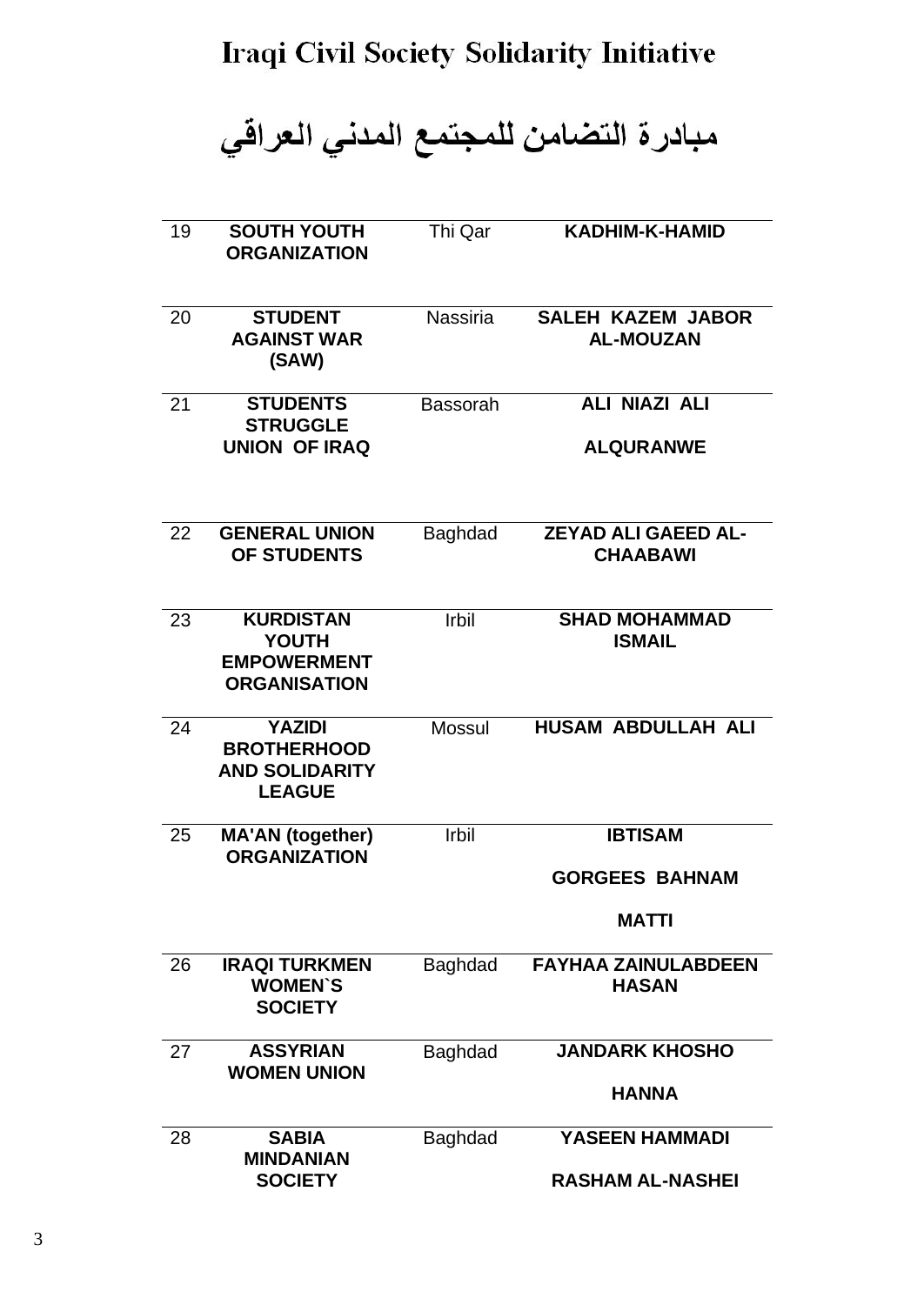مبادرة التضامن للمجتمع المدني العراقي

| 29 | <b>IRAQI</b><br><b>FEDERATION OF</b><br><b>OIL UNION</b>                                 | <b>Bassorah</b> | <b>HASSAN J.AWAD SDAWI</b>                                                          |
|----|------------------------------------------------------------------------------------------|-----------------|-------------------------------------------------------------------------------------|
| 30 | <b>GENERAL UNION</b><br>OF COUNCILS<br><b>AND TRADE</b><br><b>UNIONS IN IRAQ</b>         | <b>Baghdad</b>  | <b>SUBHI MREISEN FLAYYIH</b>                                                        |
| 31 | <b>KURDISTAN</b><br><b>GENERAL</b><br><b>WORKERS</b><br><b>SYNDICATE</b><br><b>UNION</b> | Erbil           | <b>SABIR OTHMAN ALI DAZY</b>                                                        |
| 32 | <b>GENERAL UNION</b><br><b>OF THE</b><br><b>AGRICULTURAL</b><br><b>WORKERS</b>           | Wasit           | <b>HEMYAR SALIH EKAL AL</b><br><b>MIJBILEE</b>                                      |
| 33 | <b>CENTRE FOR</b><br><b>WORKERS</b>                                                      | Kerbala         | <b>ALYAA HUSSEIN</b>                                                                |
|    | <b>CULTURE</b>                                                                           |                 | <b>MAHOOD AL-RUBAYE</b>                                                             |
| 34 | <b>IFTU GENERAL</b><br><b>FEDERATION</b>                                                 | <b>Baghdad</b>  | <b>ADNAN ABULHLIM</b>                                                               |
|    | <b>IRAQI WORKERS</b>                                                                     |                 | <b>RASHED AL-SAFFAR</b>                                                             |
| 35 | <b>WORKERS AND</b><br><b>CRAFTMEN</b><br><b>UNION OF</b><br><b>KURDISTAN</b>             | Suleymania      | <b>SARDAR RASHID</b><br><b>MOHAMMED</b>                                             |
| 36 | <b>FEDERATION OF</b><br><b>WORKERS'</b>                                                  | <b>Baghdad</b>  | <b>MUAAMAR MAJEED</b>                                                               |
|    | <b>COUNCILS AND</b><br><b>UNIONS IN IRAQ</b>                                             |                 | <b>SALIH AL-THURAIYAH</b>                                                           |
| 37 | <b>IRAQI ALAMAL</b>                                                                      | <b>Baghdad</b>  | <b>KIFAH</b><br><b>MOHAMMED MEHDI</b><br><b>ABDULHUSSEIN AL-</b><br><b>JAWAHERI</b> |